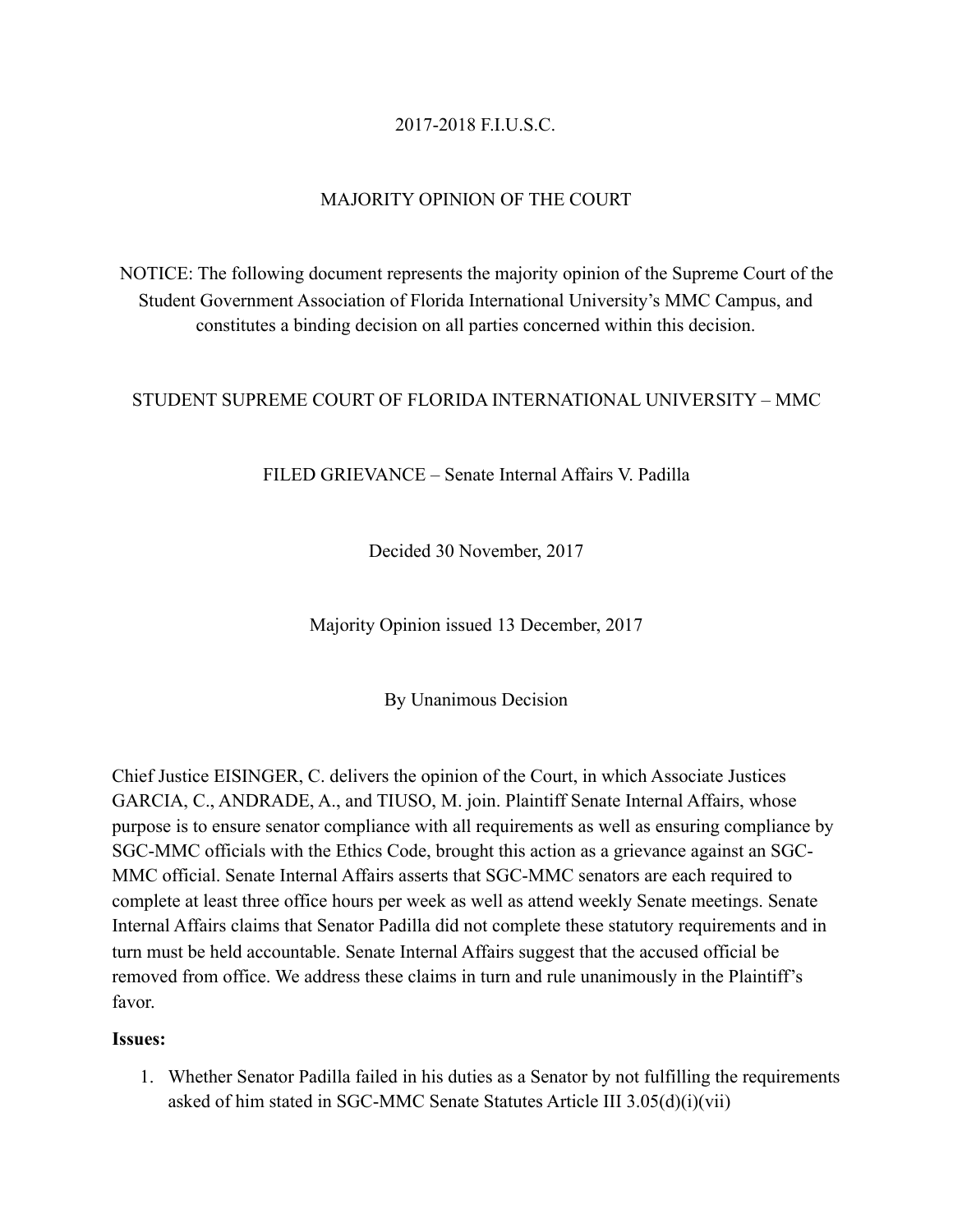2. If this court finds that Senator Padilla did not fulfil his duties, should he be removed from office?

# **Holding:**

- 1. The evidence has shown that Senator Padilla is guilty for having failed in his duties as a Senator by not fulfilling the requirements asked of him stated in SGC-MMC Senate Statutes Article III 3.05(d)(i)(vii)
- 2. Due to Senator Padilla not fulfilling his duties as a Senator, the court has ordered Senator Padilla to be removed from office.

## **Facts:**

- **1.** Senate Internal Affairs must ensure that Senators comply with all requirements as well as ensure compliance by SGC-MMC officials with the Ethics Code.
- **2.** Senator Padilla is currently one of the SIPA Senators for SGC-MMC Senate.
- **3.** As per SGC-MMC Statutes Article III 3.05(d)(i), Senators shall be required to attend all Senate and Committee meetings.
- **4.** As per SGC-MMC Statutes Article III 3.05(d)(vii), Senators shall be required to hold and maintain at least three (3) office hours a week in which they are accessible to their constituents within the Student Body.
- **5.** As of November 13, 2017, Senator Padilla has not attended five senate meetings, has left early for one and arrived late for another.
- **6.** Senate Internal Affairs Chairwoman, Cassidie-Anne Toussaint, stated multiple times during Senate meetings that any absences must be excused.
- **7.** Senator Padilla has only completed one week of office hours as of November 13, 2017.
- **8.** Chairwoman Toussaint has sent multiple emails throughout the semester to Senators warning them about the consequences of not fulfilling their duties.
- **9.** On November 14, 2017, Chairwoman Toussaint filed a grievance against Senator Padilla for not fulfilling his duties as a Senator.
- **10.** Chairwoman Toussaint has asked that the punishment for Senator Padilla is to be his removal from office.

## **Opinion:**

Chief Justice C. Eisinger for a unanimous court,